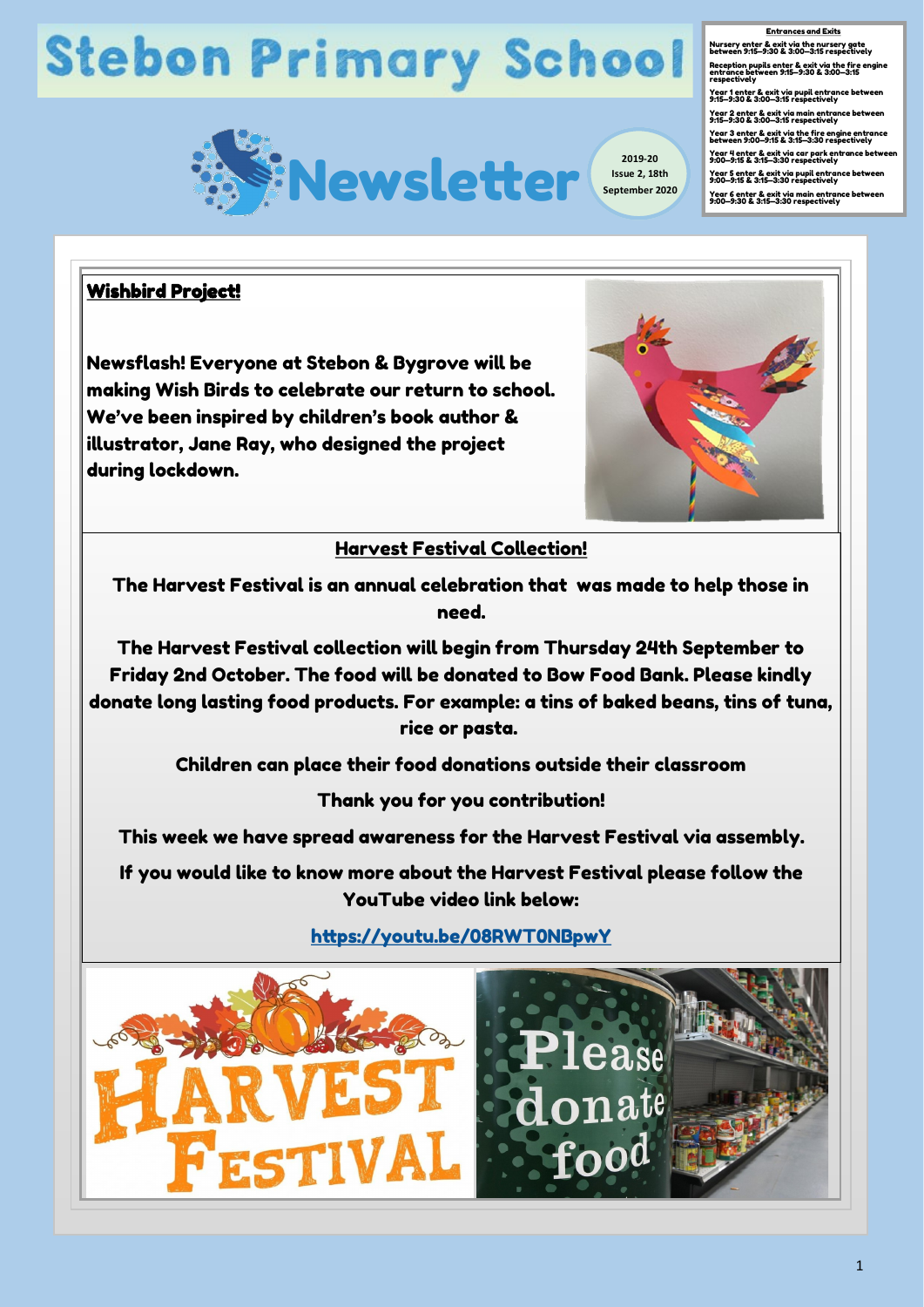# **Stebon Primary School**



<u>Entrances and Exits</u><br>Nursery enter & exit via the nursery gate<br>between 9:15–9:30 & 3:00–3:15 respectively Reception pupils enter & exit via the fire engine<br>entrance between 9:15—9:30 & 3:00—3:15<br>respectively respectively<br>Year 1 enter & exit via pupil entrance between<br>9:15–9:30 & 3:00–3:15 respectively home Year 2 enter & exit via main entrance between 9:15—9:30 & 3:00—3:15 respectively Year 3 enter & exit via the fire engine entrance<br>between 9:00—9:15 & 3:15—3:30 respectively Year 4 enter & exit via car park entrance between<br>9:00—9:15 & 3:15—3:30 respectively you don't have Year 5 enter & exit via pupil entrance between 9:00—9:15 & 3:15—3:30 respectively symptoms. Year 6 enter & exit via main entrance between 9:00—9:30 & 3:15—3:30 respectively Entrances and Exits

### Online payments to school with ParentPay!

We have introduced a more convenient way to pay for school meals, trips,

clubs and other school items online, using a secure service called ParentPay.

We will no longer be accepting cash payments, making the school a cash-free environment.

Activate your account to make online payments straight away!

Contact the school office if you need your details to register and log in.

Check out the Frequently Asked Questions page for further details on

[https://www.parentpay.com/parent](https://www.parentpay.com/parent-account-faqs/)-account-faqs/

#### Dear Parents/Carers,

There is a really good and happy short online taster being delivered about healthy eating and understanding how to adapt recipes to meet dietary needs by a fantastic tutor. Ideal for parents, and it is free to adults (19 and over) that receive benefit.

This short online taster will run on Monday 5th of October, from 10am -11.30am. We have a longer follow on course if the take up is good for this taster.

If you know anybody that would like to do this taster they can enrol online (use link below), or call the student support team in Leeds on 0300 303 3464 (option 1).

For more information, or to enrol onto this course please click the link and follow the instructions

[https://enrolonline.wea.org.uk/](https://enrolonline.wea.org.uk/Online/2020/CourseInfo.aspx?r=C2421789) [Online/2020/CourseInfo.aspx?r=C2421789](https://enrolonline.wea.org.uk/Online/2020/CourseInfo.aspx?r=C2421789)



ParentPay